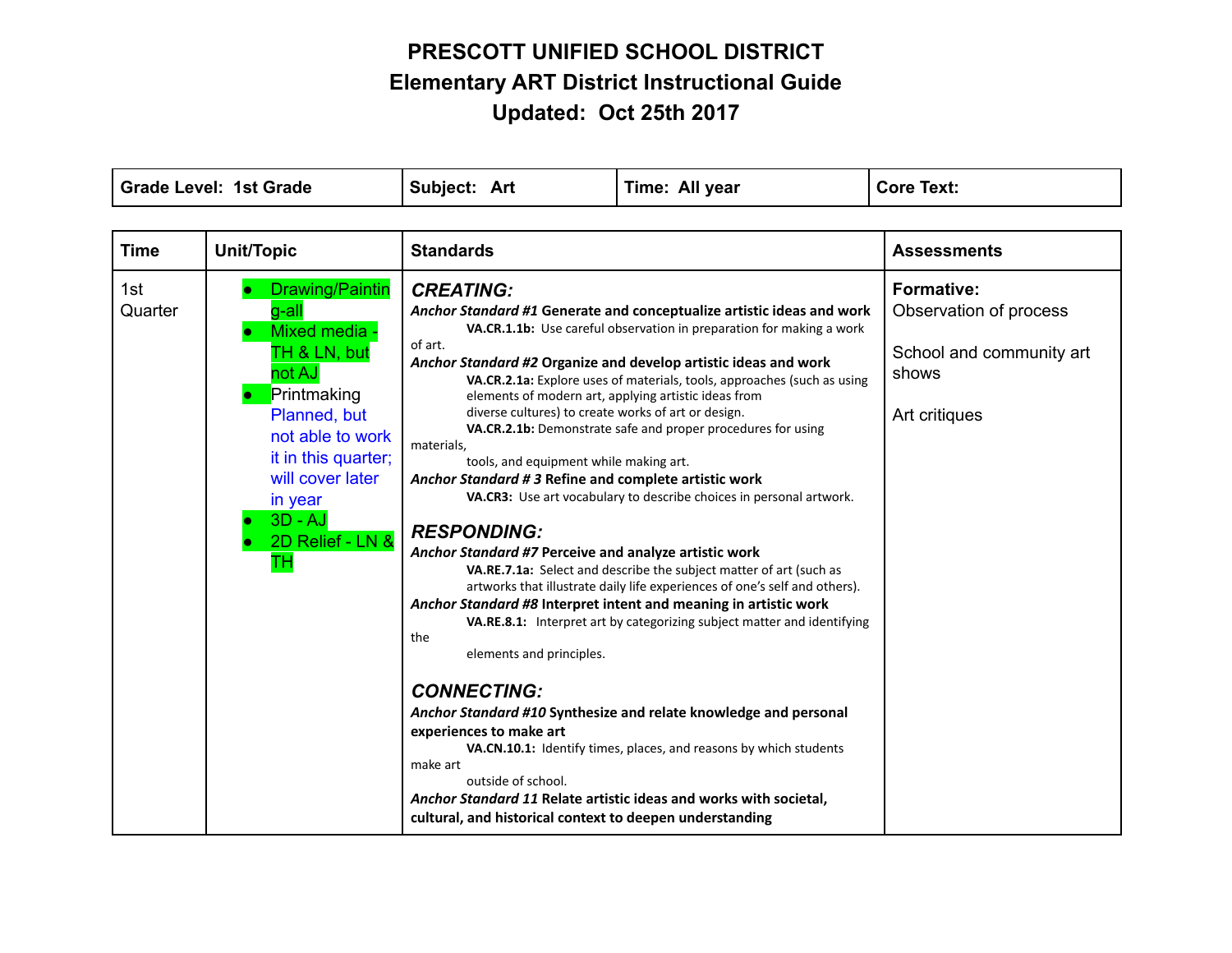|                |                                                      | VA.CN.11.1: Identify a variety of reasons why people from different<br>places and times make art (such as to express<br>themselves, to tell a story, to make things look beautiful, to remember<br>special<br>people and events).<br><b>Literacy Standards:</b><br><b>Anchor Standard Speaking and Listening</b><br>1.SL.1: Participate in collaborative conversations with diverse<br>partners about kindergarten topics and texts with peers and adults in<br>small and larger groups.<br>1.SL.3: Ask and answer questions about key details in a text<br>read aloud or information presented orally or through other media.<br><b>Technology Standards:</b><br>1.1.3. PO1: Recognize and create patterns                                                                                                                                                                                                                                                                                                            |                                                                                                   |
|----------------|------------------------------------------------------|------------------------------------------------------------------------------------------------------------------------------------------------------------------------------------------------------------------------------------------------------------------------------------------------------------------------------------------------------------------------------------------------------------------------------------------------------------------------------------------------------------------------------------------------------------------------------------------------------------------------------------------------------------------------------------------------------------------------------------------------------------------------------------------------------------------------------------------------------------------------------------------------------------------------------------------------------------------------------------------------------------------------|---------------------------------------------------------------------------------------------------|
| 2nd<br>Quarter | Drawing/Painting<br>Mixed media<br>Printmaking<br>3D | <b>CREATING:</b><br>Anchor Standard #1 Generate and conceptualize artistic ideas and work<br>VA.CR.1.1a: Engage collaboratively (such as with pairs, small groups, or<br>whole group) in exploration and imaginative play with materials (such<br>as puppets, model towns, paper murals).<br>Anchor Standard #2 Organize and develop artistic ideas and work<br>VA.CR.2.1a: Explore uses of materials, tools, approaches (such as using<br>elements of modern art, applying artistic ideas from<br>diverse cultures) to create works of art or design.<br>VA.CR.2.1b: Demonstrate safe and proper procedures for using<br>materials,<br>tools, and equipment while making art.<br>Anchor Standard #3 Refine and complete artistic work<br>VA.CR3: Use art vocabulary to describe choices in personal artwork.<br><b>PRESENTING:</b><br>Anchor Standard #4 Select, Analyze and Interpret artistic work for<br>presentation<br>VA.PR.4.1: Explain why some objects, artifacts, and artwork are valued<br>over<br>others. | <b>Formative:</b><br>Observation of process<br>School and community art<br>shows<br>Art critiques |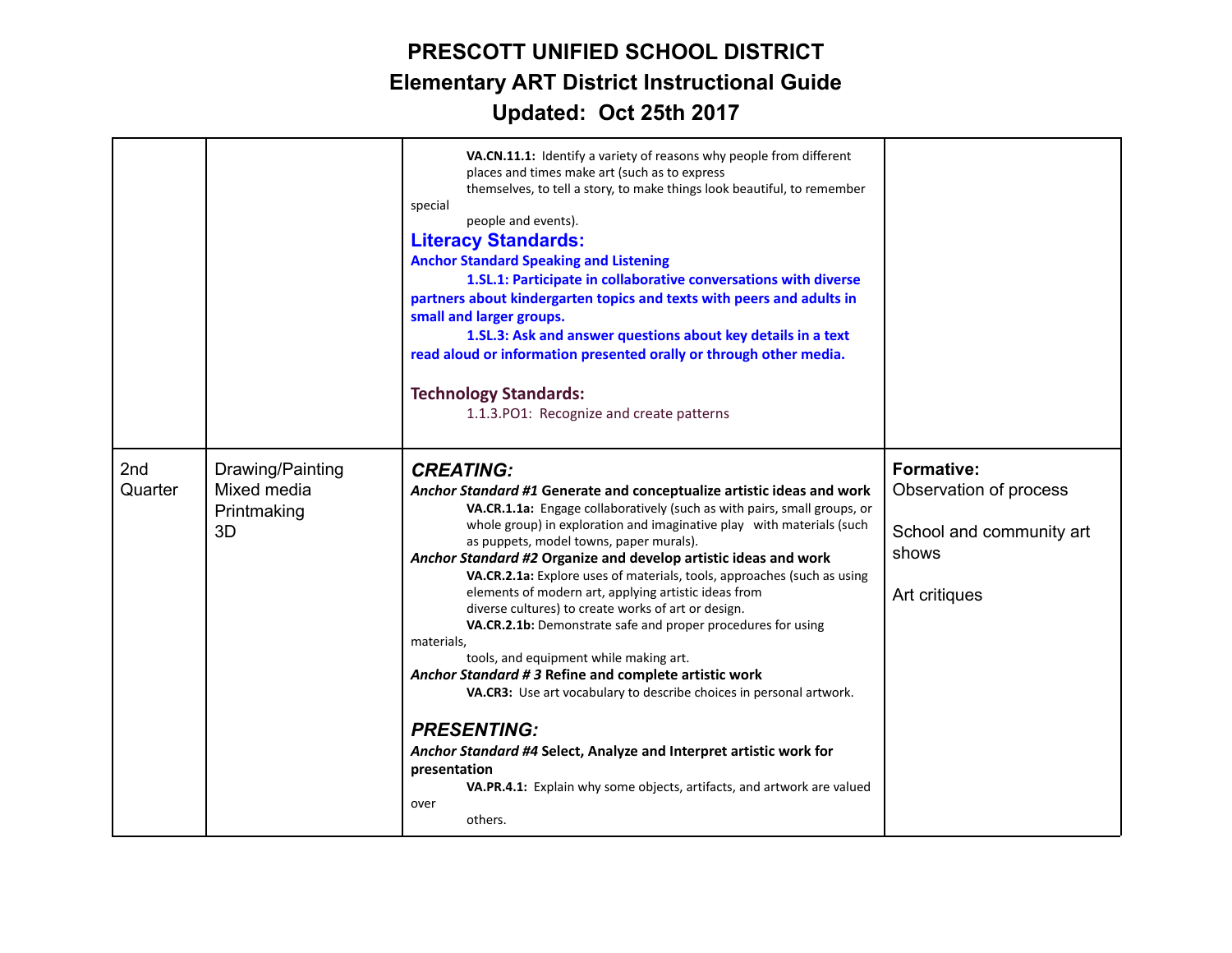|                |                                                      | <b>RESPONDING:</b><br>Anchor Standard #7 Perceive and analyze artistic work<br>VA.RE.7.1a: Select and describe the subject matter of art (such as<br>artworks that illustrate daily life experiences of one's self and others).<br>Anchor Standard #8 Interpret intent and meaning in artistic work<br>VA.RE.8.1: Interpret art by categorizing subject matter and identifying<br>the<br>elements and principles.<br><b>Connecting:</b><br>Anchor Standard 11 Relate artistic ideas and works with societal,<br>cultural, and historical context to deepen understanding<br>VA.CN.11.1: Identify a variety of reasons why people from different<br>places and times make art (such as to express<br>themselves, to tell a story, to make things look beautiful, to remember<br>special<br>people and events).<br><b>Literacy Standards:</b><br><b>Anchor Standard Speaking and Listening</b><br>1.SL.1: Participate in collaborative conversations with diverse<br>partners about kindergarten topics and texts with peers and adults in<br>small and larger groups.<br>1.SL.3: Ask and answer questions in order to seek help, get<br>information or clarify something that is not understood.<br><b>Technology Standards:</b><br>1.1.3.PO1: Recognize and create patterns |                                                                                  |
|----------------|------------------------------------------------------|-----------------------------------------------------------------------------------------------------------------------------------------------------------------------------------------------------------------------------------------------------------------------------------------------------------------------------------------------------------------------------------------------------------------------------------------------------------------------------------------------------------------------------------------------------------------------------------------------------------------------------------------------------------------------------------------------------------------------------------------------------------------------------------------------------------------------------------------------------------------------------------------------------------------------------------------------------------------------------------------------------------------------------------------------------------------------------------------------------------------------------------------------------------------------------------------------------------------------------------------------------------------------------|----------------------------------------------------------------------------------|
| 3rd<br>Quarter | Drawing/Painting<br>Mixed media<br>Printmaking<br>3D | <b>CREATING:</b><br>Anchor Standard #2 Organize and develop artistic ideas and work<br>VA.CR.2.1a: Explore uses of materials, tools, approaches (such as using<br>elements of modern art, applying artistic ideas from<br>diverse cultures) to create works of art or design.<br>VA.CR.2.1b: Demonstrate safe and proper procedures for using<br>materials,                                                                                                                                                                                                                                                                                                                                                                                                                                                                                                                                                                                                                                                                                                                                                                                                                                                                                                                 | <b>Formative:</b><br>Observation of process<br>School and community art<br>shows |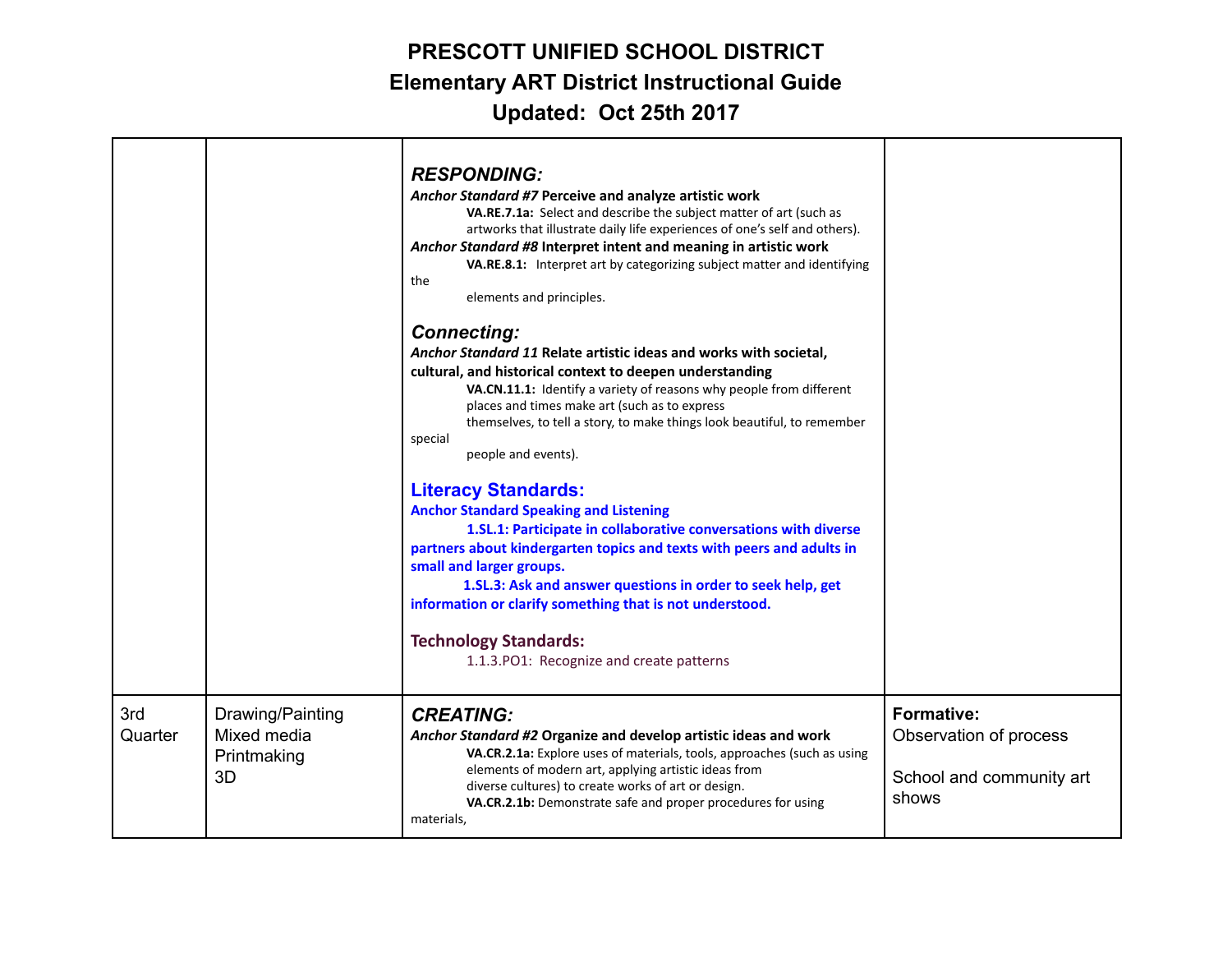|                |                                                | tools, and equipment while making art.<br>Anchor Standard #3 Refine and complete artistic work<br>VA.CR3: Use art vocabulary to describe choices in personal artwork.<br><b>RESPONDING:</b><br>Anchor Standard #7 Perceive and analyze artistic work<br>VA.RE.7.1b: Compare images that represent the same subject matter.<br>Anchor Standard #8 Interpret intent and meaning in artistic work<br>VA.RE.8.1: Interpret art by categorizing subject matter and identifying<br>the<br>elements and principles.<br><b>CONNECTING:</b><br>Anchor Standard 11 Relate artistic ideas and works with societal,<br>cultural, and historical context to deepen understanding<br>VA.CN.11.1: Identify a variety of reasons why people from different<br>places and times make art (such as to express<br>themselves, to tell a story, to make things look beautiful, to remember<br>special<br>people and events).<br><b>Literacy Standards:</b><br><b>Anchor Standard Speaking and Listening</b><br>1.SL.1: Participate in collaborative conversations with diverse<br>partners about kindergarten topics and texts with peers and adults in<br>small and larger groups.<br>1.SL.3: Ask and answer questions in order to seek help, get<br>information or clarify something that is not understood.<br><b>Technology Standards:</b><br>1.1.3.PO1: Recognize and create patterns | Art critiques                               |
|----------------|------------------------------------------------|------------------------------------------------------------------------------------------------------------------------------------------------------------------------------------------------------------------------------------------------------------------------------------------------------------------------------------------------------------------------------------------------------------------------------------------------------------------------------------------------------------------------------------------------------------------------------------------------------------------------------------------------------------------------------------------------------------------------------------------------------------------------------------------------------------------------------------------------------------------------------------------------------------------------------------------------------------------------------------------------------------------------------------------------------------------------------------------------------------------------------------------------------------------------------------------------------------------------------------------------------------------------------------------------------------------------------------------------------------------------|---------------------------------------------|
| 4th<br>Quarter | Drawing/Painting<br>Mixed media<br>Printmaking | <b>CREATING:</b><br>Anchor Standard #2 Organize and develop artistic ideas and work<br>VA.CR.2.1a: Explore uses of materials, tools, approaches (such as using                                                                                                                                                                                                                                                                                                                                                                                                                                                                                                                                                                                                                                                                                                                                                                                                                                                                                                                                                                                                                                                                                                                                                                                                         | <b>Formative:</b><br>Observation of process |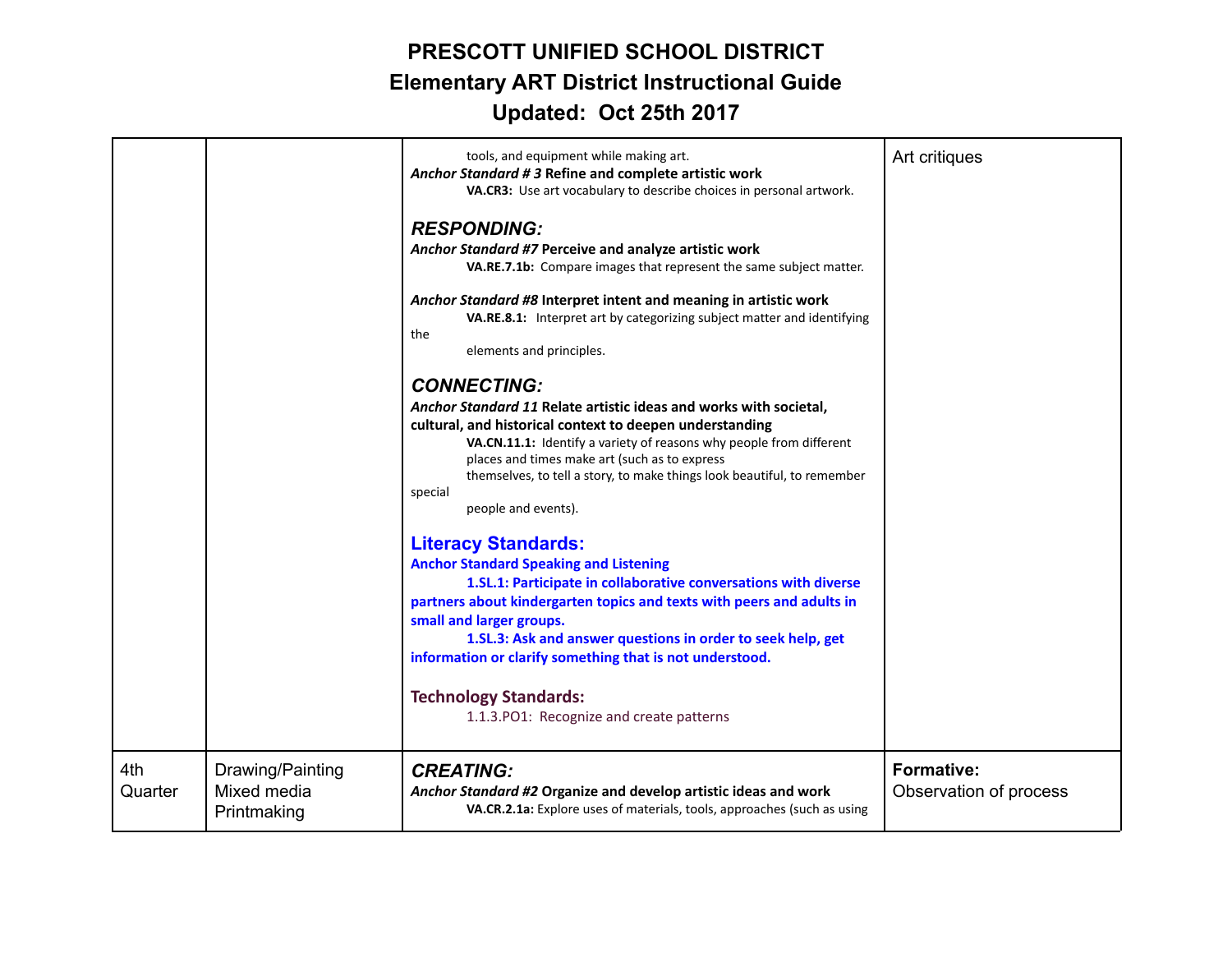| 3D | elements of modern art, applying artistic ideas from<br>diverse cultures) to create works of art or design.<br>VA.CR.2.1b: Demonstrate safe and proper procedures for using                                                                                                                                                                                                              | School and community art<br>shows |
|----|------------------------------------------------------------------------------------------------------------------------------------------------------------------------------------------------------------------------------------------------------------------------------------------------------------------------------------------------------------------------------------------|-----------------------------------|
|    | materials,<br>tools, and equipment while making art.<br>Anchor Standard # 3 Refine and complete artistic work<br>VA.CR3: Use art vocabulary to describe choices in personal artwork.                                                                                                                                                                                                     | Art critiques                     |
|    | <b>PRESENTING:</b><br>Anchor Standard #5 Develop and refine artistic techniques and work for<br>presentation                                                                                                                                                                                                                                                                             |                                   |
|    | VA.PR.5.1: Give reasonable answers to questions about preserving<br>artworks (such as where, when, why, and how artwork<br>should be preserved.)<br>Anchor Standards #6 Convey meaning through the presentation of                                                                                                                                                                       |                                   |
|    | artistic work<br>VA.PR.6.1: Identify the roles and responsibilities of people who work in<br>and<br>visit museums and other art venues.                                                                                                                                                                                                                                                  |                                   |
|    | <b>RESPONDING:</b><br>Anchor Standard #8 Interpret intent and meaning in artistic work<br>VA.RE.8.1: Interpret art by categorizing subject matter and identifying                                                                                                                                                                                                                        |                                   |
|    | the<br>elements and principles.<br>Anchor Standard #9 Apply criteria to evaluate artistic work<br>VA.RE.9.1: Classify artwork based on different reasons for preferences<br>(favorite color, favorite subject matter).                                                                                                                                                                   |                                   |
|    | <b>CONNECTING:</b><br>Anchor Standard 11 Relate artistic ideas and works with societal,<br>cultural, and historical context to deepen understanding<br>VA.CN.11.1: Identify a variety of reasons why people from different<br>places and times make art (such as to express<br>themselves, to tell a story, to make things look beautiful, to remember<br>special<br>people and events). |                                   |
|    |                                                                                                                                                                                                                                                                                                                                                                                          |                                   |